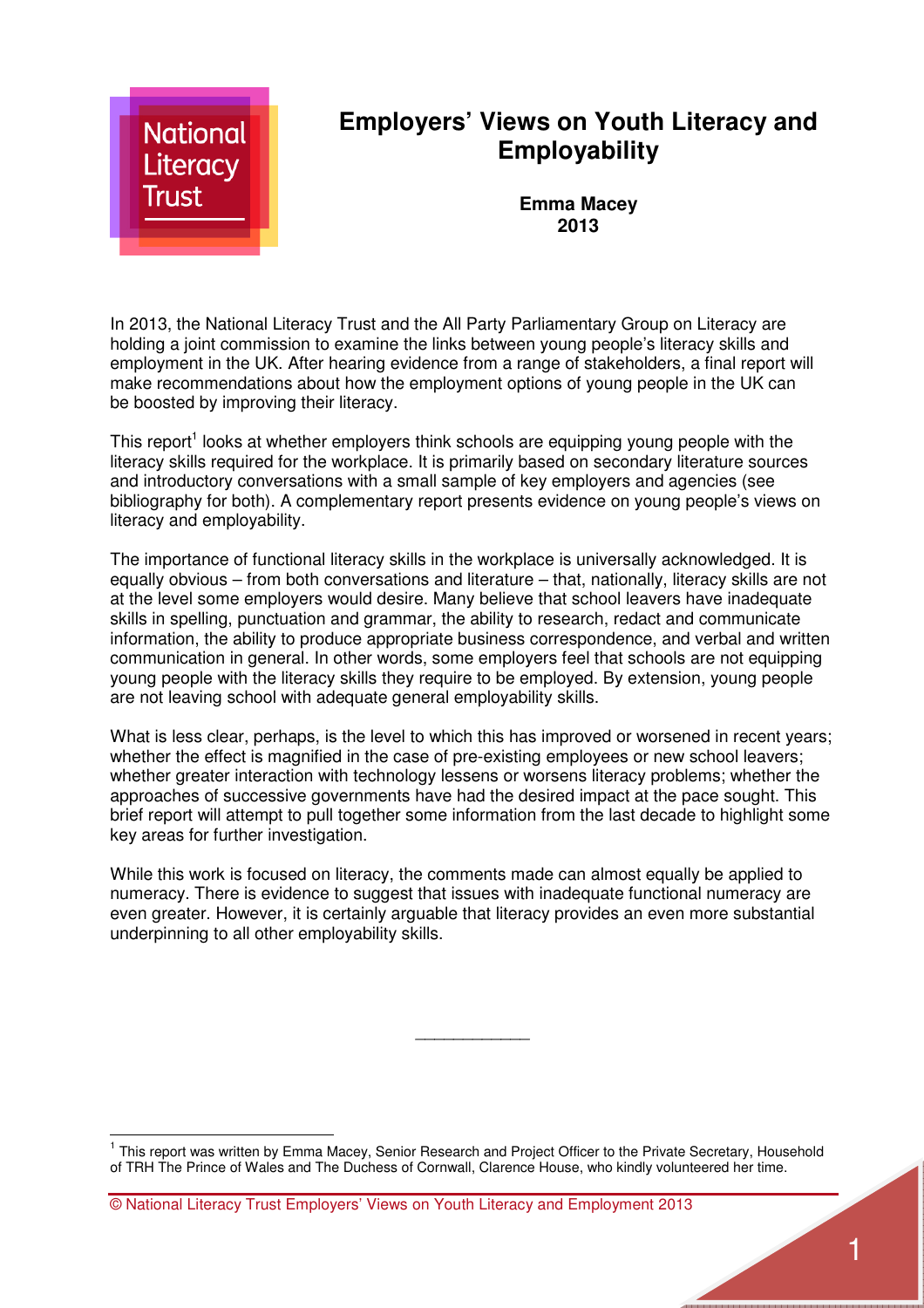## **Functional literacy, employability skills and the workplace**

To be functionally literate, the CBI's 2006 report, *Working on the Three Rs: Employers' Priorities*  for Functional Skills in Maths and English, states<sup>2</sup> an individual must be able to:

- read and understand basic texts drawing out relevant information
- construct properly spelt, grammatically correct writing that is suitable for the audience
- write with legible handwriting
- understand oral communications and react appropriately
- be sufficiently articulate to communicate orally.

The CBI defines employability skills as<sup>3</sup>:

- self-management readiness to accept responsibility, flexibility, time management, readiness to improve your own performance
- team working respecting others, co-operating, negotiating/persuading, contributing to discussions
- business and customer awareness basic understanding of the key drivers for business success and the need to provide customer satisfaction
- problem solving analysing facts and circumstances and applying creative thinking to develop appropriate solutions
- communication and literacy application of literacy, ability to produce clear, structured written work and oral literacy, including listening and questioning
- application of numeracy manipulation of numbers, general mathematical awareness and its application in practical contexts
- application of information technology basic IT skills, including familiarity with word processing, spreadsheets, file management and use of internet search engines.

However, in its report of November 2012, *First steps: A new approach for our schools,* the CBI argues that "employability skills" may be a misleading term as it implies they can be taught as a separate element within the curriculum, rather than being a set of behaviours that can only be developed over time through a young person's progression.<sup>4</sup>

While it is clear that young people cannot possess a strong set of employability skills without an adequate level of literacy, there is also the question of whether schools provide young people with the wider skills they require to enter the working environment. This is perhaps particularly relevant in light of the abolition of compulsory work experience during Year 10, the development of a new National Careers Service, the development of new National Curriculum requirements, the proposed raising of standards within GCSEs and the outcomes of the Richard Review of Apprenticeships, among other factors.

### **What do employers think?**

*"Educational standards – including the core skills of literacy and numeracy on which acquisition of so many other skills depend – and enabling young people to make an effective transition into working life have long been concerns for employers. Only if these are effectively addressed can young people begin to use their other skills and abilities to contribute in the workplace. This issue has gained added urgency against the background of high unemployment among young people."<sup>5</sup>*

l

<sup>2</sup> And is re-iterated in CBI publications thereafter: this list is taken from the 2011 CBI *Education and Skills Survey*, http://www.cbi.org.uk/media/1051530/cbi\_\_edi\_education\_\_\_\_skills\_survey\_2011.pdf 3

p.23., *Ibid*

<sup>4</sup> *First steps: A new approach to schools,* CBI, 2012,

http://www.cbi.org.uk/media/1845483/cbi\_education\_report\_191112.pdf

<sup>©</sup> National Literacy Trust Employers' Views on Youth Literacy and Employment 2013 <sup>5</sup> Learning to grow: what employers needs from education and skills, CBI Education and Skills Survey 2012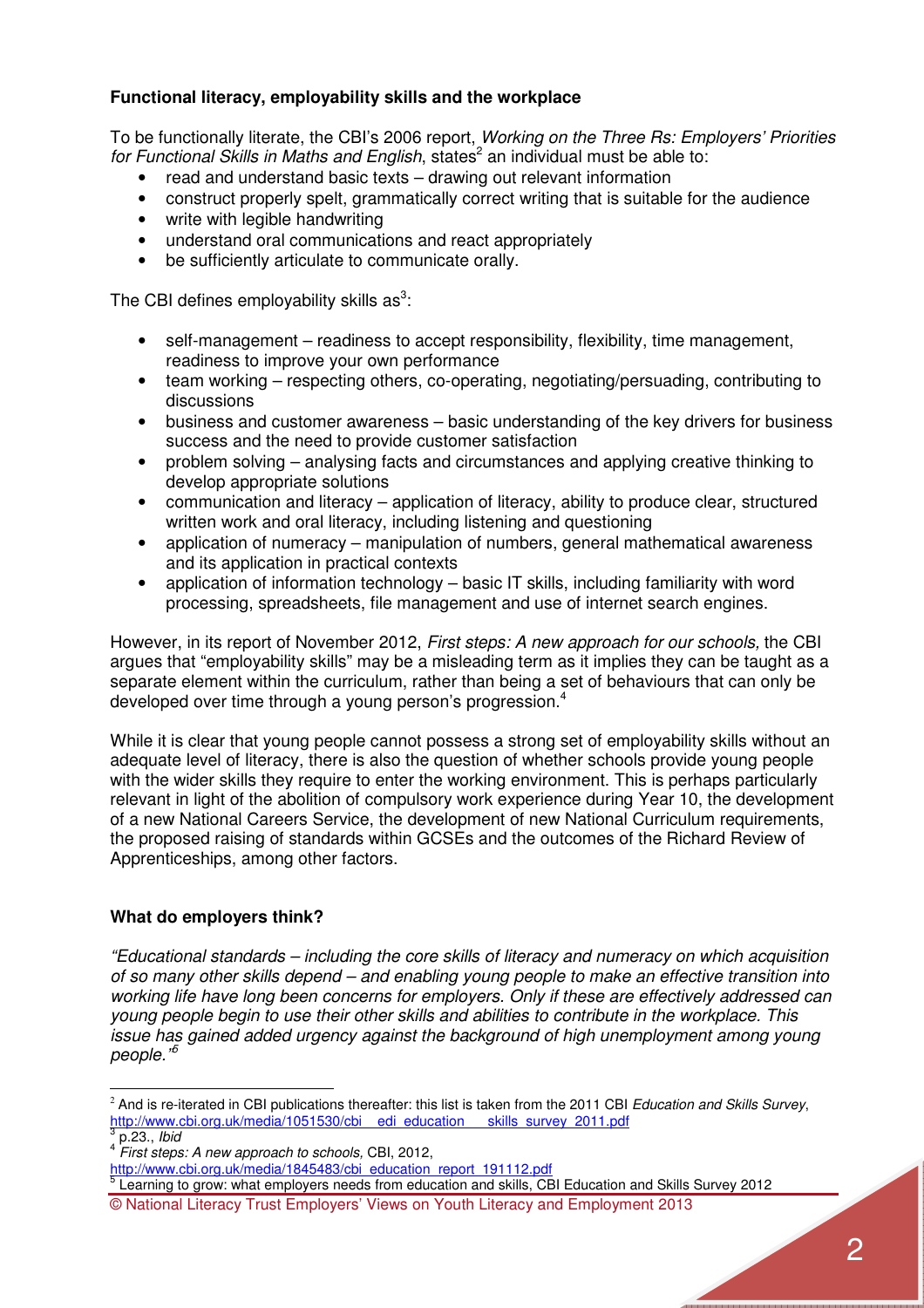Department for Education statistics for England show considerable improvement in the number of students gaining five or more A\*-C GCSE passes, including English and mathematics, over successive years. In 2005, 44.7% of pupils obtained this level, increasing to 59.9% in 2012.<sup>6</sup>

Even against the backdrop of complaints over falling standards, this statistic appears impressive, particularly when bearing in mind that the overwhelming majority of young people in the UK are more qualified than their parents or grandparents,<sup>7</sup> but statistics indicating employers' satisfaction levels do not keep in step with this rise in achievement of Level 2 qualifications.

In 2003, the CBI employment trends survey indicated that 34% of employers were unhappy with the basic skills of school leavers. The 2012 data shows 35% dissatisfaction with literacy and 30% with numeracy<sup>8</sup> (although these figures are down from the 2011 survey at 42% and 35% respectively<sup>9</sup>). Employers have placed literacy as the second highest priority for those teaching 14 to19-year-olds (50%, after 71% for employability skills, with numeracy featuring third with 45% and communication skills fourth at 42%).<sup>10</sup>

The level of concern about basic literacy skills varies between sectors – it hits a peak in the public sector, with 73% of those questioned expressing concern, compared with 67% in construction (health and safety reports are an issue of substantial concern), 62% in retail and hospitality, 58% in manufacturing, 44% in engineering, IT and science and 42% in professional services. In every sector, this is equal to or greater than concerns about basic numeracy skills (with the exception of the public sector), although IT concerns beat both across the board.<sup>11</sup>

The CBI survey is considered to be the foremost current measure of employer satisfaction and is clearly highly regarded by the Government and all external providers in this regard. It provides representation of a substantial sample (2012 figures: 542 employers, collectively employing c.1.6 million people, equivalent to 6.4% of all employees in the UK). Another strong source is the UKCES Employer Perspectives Survey – the 2012 survey was the second in a series of biennial surveys and involved 15,004 telephone interviews with employers.

Recent literature and anecdotal evidence on this subject indicate that employers are not content with the level of proficiency with spelling, punctuation and grammar possessed by school, college and university leavers. Similarly, employers feel that young people do not possess the key employability skills that make them ready for the world of work.

As such, 42% of employers reported providing remedial training for young people joining from school or college, 20% of which has been in the area of literacy (with similar proportions in the case of numeracy (18%) and IT (23%). Among university graduates, the percentage of remedial training falls to 26% with 6% focused on literacy.<sup>12</sup>

Poor communication skills are also hampering the ability of young people to obtain a job. Among other issues such as a lack of confidence and understanding of employer expectations,

l

<u>http://www.cbi.org.uk/media/1514978/cbi\_education\_and\_skills\_survey\_2012.pdf</u><br><sup>12</sup> Learning to grow: what employers needs from education and skills, CBI Education and Skills Survey 2012,

<sup>&</sup>lt;sup>6</sup> http://www.education.gov.uk/inyourarea/results/nat\_921\_gors\_3.shtml

<sup>7</sup> *Engaging Employers in Tackling Youth Unemployment,* CIPD Discussion Paper, Katerina Rüdiger, May 2012, http://www.cipd.co.uk/binaries/5835%20Learning%20to%20work%20(WEB).pdf<br><sup>8</sup> Learning to grou: what employers needs from education and ekille CBLEducat

Learning to grow: what employers needs from education and skills, CBI Education and Skills Survey 2012, http://www.cbi.org.uk/media/1514978/cbi\_education\_and\_skills\_survey\_2012.pdf<br><sup>9</sup> Puilding for grouth: buginese priorities for education and skills\_CBLEducation\_ar

*Building for growth: business priorities for education and skills,* CBI Education and Skills Survey 2011, http://www.cbi.org.uk/media/1051530/cbi edi education skills survey 2011.pdf

<sup>&</sup>lt;sup>10</sup> Learning to grow: what employers needs from education and skills, CBI Education and Skills Survey 2012 http://www.cbi.org.uk/media/1514978/cbi\_education\_and\_skills\_survey\_2012.pdf Learning to grow: what employers needs from education and skills, CBI Education and Skills Survey 2012

http://www.cbi.org.uk/media/1514978/cbi\_education\_and\_skills\_survey\_2012.pdf

<sup>©</sup> National Literacy Trust Employers' Views on Youth Literacy and Employment 2013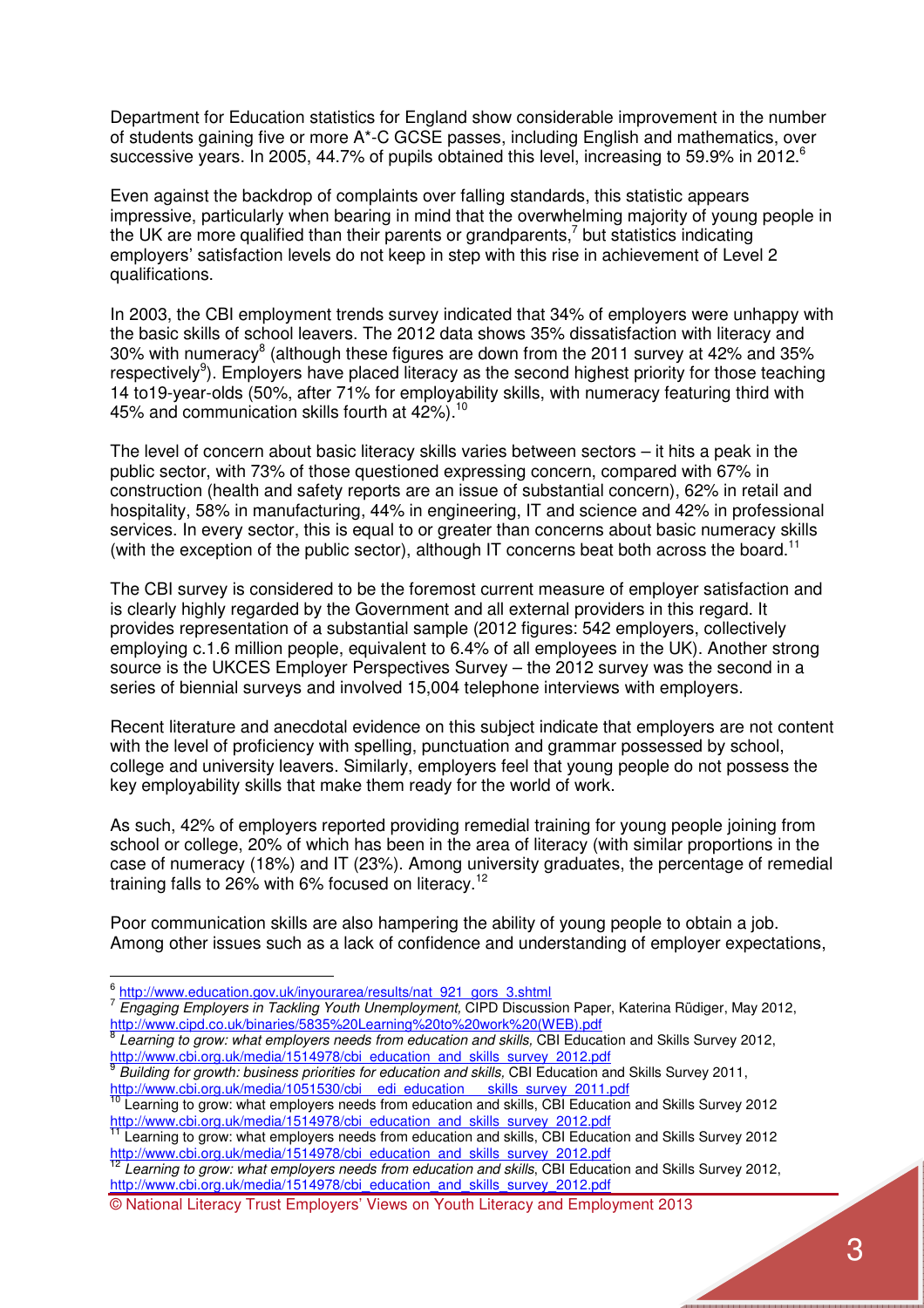poor written communication was mentioned as a barrier – for example, business emails might be written in text-speak.<sup>13</sup>

A couple of respondents to this review advised a note of caution when using this data, arguing that if employers are asked directly about satisfaction levels with literacy and other skills it is likely that the response rate will appear more negative than their actual experience. A case in point is the significant percentage who are dissatisfied with the literacy levels of graduates (15% in 2012). Does that mean that we have a generation of illiterate graduates? Of course not, but it does indicate that what young people are being taught at school, in further education and in higher education does not necessarily match up with what employers want.

The recent CIPD study, *Employers are from Mars, Young People are from Venus*<sup>14</sup>, argues that it is not just the work-readiness of young people that should be tackled but also the expectations of employers. Employers responding to CIPD's *Learning to Work Survey<sup>15</sup>* point to inadequate work experience (57%) and careers guidance (53%) leading to a lack of insight into the working world (63%) which leads to disadvantage in today's labour market (47%). Interestingly, the CIPD survey has a high satisfaction rate in the overall performance of young recruits over the last 12 months (91%), although it is worth recording the CIPD's observation that those who employ young people tend to be more positive about them than those who do not and who are more inclined to negative perceptions.<sup>16</sup>

The UKCES Employer Perspectives Survey 2012 highlighted that while only 27% of all establishments have recruited young people (62% of those recruiting) this is more indicative of a lack of recruitment in general. The survey also shows the benefits of recruiting young people as reported by employers: an ability to be moulded (32%), their enthusiasm (30%) and willingness to learn (20%) – as well as the barriers: lack of experience (29%), lack of skills (23%) and lack of qualifications (15%). However, the biggest barrier of all was reported to be a lack of applications from young people (40%).<sup>17</sup>

UKCES data on literacy and numeracy differs substantially from the level of concern reported in the CBI *Education and Skills Survey*: only 5% of recruiters cited 16-year-old school leavers as poorly or very poorly prepared in terms of literacy and numeracy, decreasing to 3% of 17 to 18 year-old school leavers, 2% of college leavers and only 1% of those who have completed higher education. In terms of employer concerns about specific skills, literacy stands at 29% (numeracy 26%) but with softer skills being of more concern to employers (job specific skills 66%, planning and organisation skills 41% and problem solving skills 37%, by way of example). However, 33% expressed concern about written communication skills and 38% regarding oral communication skills.<sup>18</sup>

 $\overline{a}$ 

<sup>15</sup> *Learning to Work: Survey Report,* Chartered Institute of Professional Development, September 2012

© National Literacy Trust Employers' Views on Youth Literacy and Employment 2013 *http://www.ukces.org.uk/assets/ukces/docs/publications/ukces-employer-skills-survey-11.pdf*

<sup>13</sup> *Employers are from Mars, Young People are from Venus: Addressing the Young People/Jobs Mismatch*, Katerina Rüdiger, Chartered Institute of Professional Development, April 2013,

http://www.cipd.co.uk/binaries/MarsVenus%20FINAL%2030%2004%2013.pdf <sup>14</sup>*Employers are from Mars, Young People are from Venus: Addressing the Young People/Jobs Mismatch,* Katerina Rüdiger, Chartered Institute of Professional Development, April 2013,

http://www.cipd.co.uk/binaries/MarsVenus%20FINAL%2030%2004%2013.pdf

<sup>16</sup> *Engaging Employers in Tackling Youth Unemployment,* CIPD Discussion Paper, Katerina Rüdiger, May 2012, http://www.cipd.co.uk/binaries/5835%20Learning%20to%20work%20(WEB).pdf

<sup>17</sup> *UK Commission's Employer Perspectives Survey 2012,* Shury, J., Vivian, D., Gore, K., Huckle, C. and Belt, V., *http://www.ukces.org.uk/assets/ukces/docs/publications/evidence-report-64-ukces-employer-perspectives-survey-2012-full-report.pdf*

<sup>&</sup>lt;sup>18</sup> Davies, B., Gore, K. Shury, J., Vivian, D., Winterbotham, M., and Constable S., UK Commission's Employer Skills Survey 2011: UK Results, Evidence Report 45, July 2012,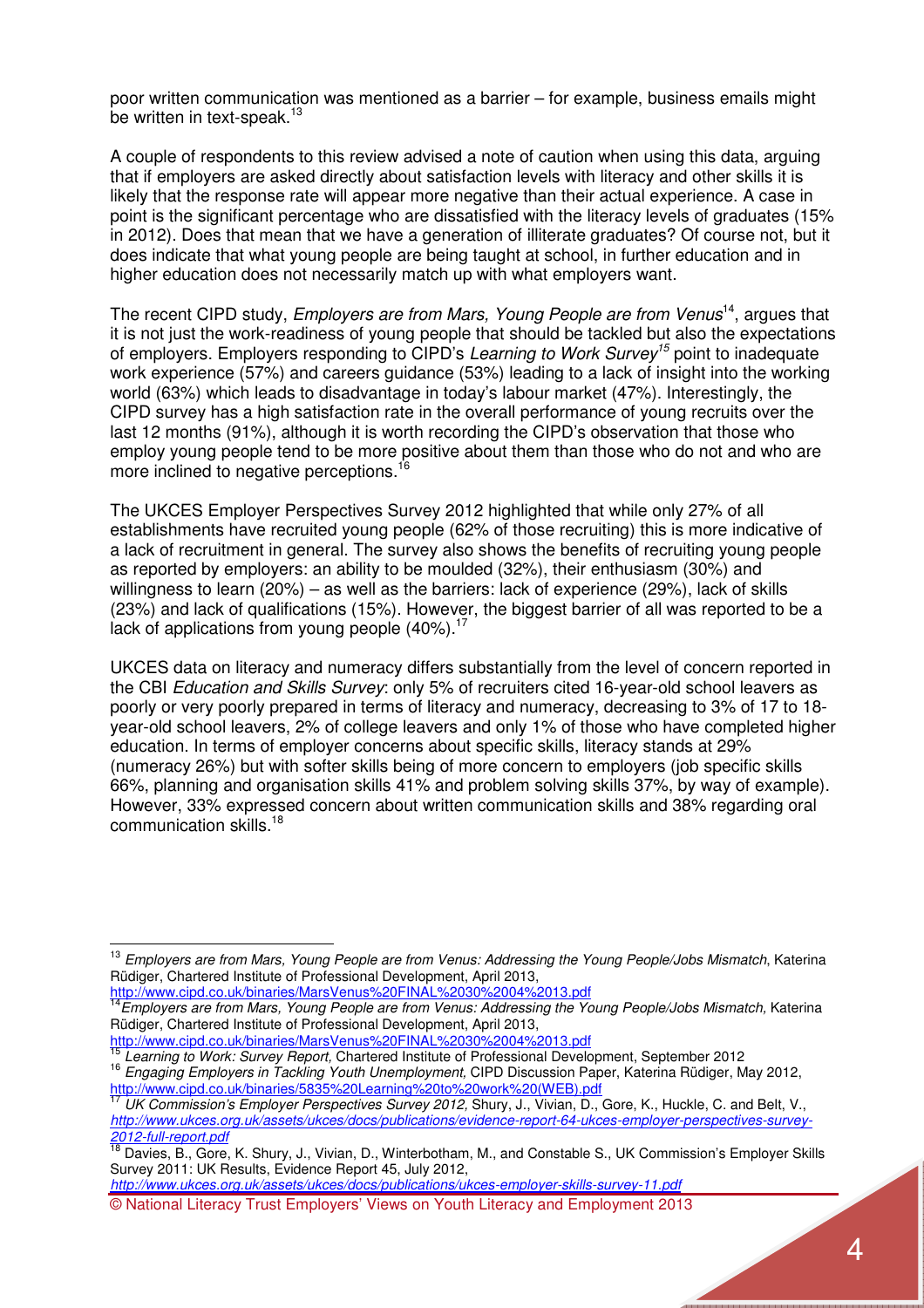### **Apprenticeships and vocational careers**

*"If the UK is to achieve a world class skills base, it must aim for world class attainment among young people. It is unacceptable in the 21st century in the fifth richest economy in the world that young people should leave school unable to read, write and add up. Yet over one in six young people in England do. The UK must avoid a new generation of people leaving school without basic skills."<sup>19</sup>*

*The Leitch Review of Skills (2006)* 

*"The UK (including England) is effectively unique in not requiring continued mathematics and own-language study for all young people engaged in 16-19 pre-tertiary education."<sup>20</sup> The Wolf Review of Vocational Education (2011)* 

*"Mathematics and own language skills are central to vocational success and educational progress. In England, Maths and English GCSEs (A\*-C) have become the key indicators of acceptable levels of attainment, used by gatekeepers to sift, select, and determine access. The importance of these subjects has been recognised for decades; and yet English education continues to be unique in the most dysfunctional of ways."<sup>21</sup> The Wolf Review of Vocational Education (2011)* 

*"Apprenticeships should attract some of the best students, including those who have already excelled in maths and English at school. But, for those who have not yet reached a good level by the time they start, Apprenticeships must include maths and English. Achieving a good level of maths and English, a more stretching level than many apprentices currently attain, should be a pre-requisite for completion. There are certain skills that predicate success in modern society."<sup>22</sup>*

*The Richard Review of Apprenticeships (2012)*

 $\overline{a}$ 

What would appear to be a consistent trend is a concern that Level 2 qualifications, GCSEs in particular, do not contain as substantial an element of functionality as would be needed to improve the work-readiness of school leavers. An HR Director at Boots Opticians recounted an example of a maths Masters graduate failing Functional Skills Level 2 because it takes such a different approach to more academic routes. This was echoed by a representative from BT and others in the room.<sup>23</sup>

This also fits with a general feeling in the UK that vocational careers are a secondary route, designed for those who are less academically gifted rather than those who are equally talented but in a more practical sense. This differs dramatically from a number of countries that continue to outstrip the UK in OECD surveys of literacy and numeracy. Countries such as Germany and Switzerland provide a particularly strong case in point.

The Leitch Review of Skills (2006), the Wolf Review of Vocational Education (2011) and the Richard Review of Apprenticeships (2012) all help to underline this point. Underlying this is a general feeling shared by employers that what young people learn in the classroom is not relevant enough to the skills they require to be employed. Of course, there is nothing new about this revelation, as was indeed commented in the Leitch Review; Adam Smith's *Wealth of* 

<sup>20</sup> *Review of Vocational Education – The Wolf Report, Professor Alison Wolf, April 2011,* https://www.gov.uk/government/uploads/system/uploads/attachment\_data/file/180504/DFE-00031-2011.pdf <sup>21</sup> *Review of Vocational Education – The Wolf Report,* Professor Alison Wolf, April 2011,

https://www.gov.uk/government/uploads/system/uploads/attachment\_data/file/180504/DFE-00031-2011.pdf <sup>22</sup> *The Richard Review of Apprenticeships,* Doug Richard, November 2012,

https://www.gov.uk/government/uploads/system/uploads/attachment\_data/file/34708/richard-review-full.pdf 23 BIS discussion on apprenticeships, 24th May 2013

<sup>&</sup>lt;sup>19</sup> Leitch Review of Skills: Prosperity for all in the global economy – work class skills, Lord Leitch, December 2006, http://www.delni.gov.uk/leitch\_finalreport051206[1]-2.pdf

<sup>©</sup> National Literacy Trust Employers' Views on Youth Literacy and Employment 2013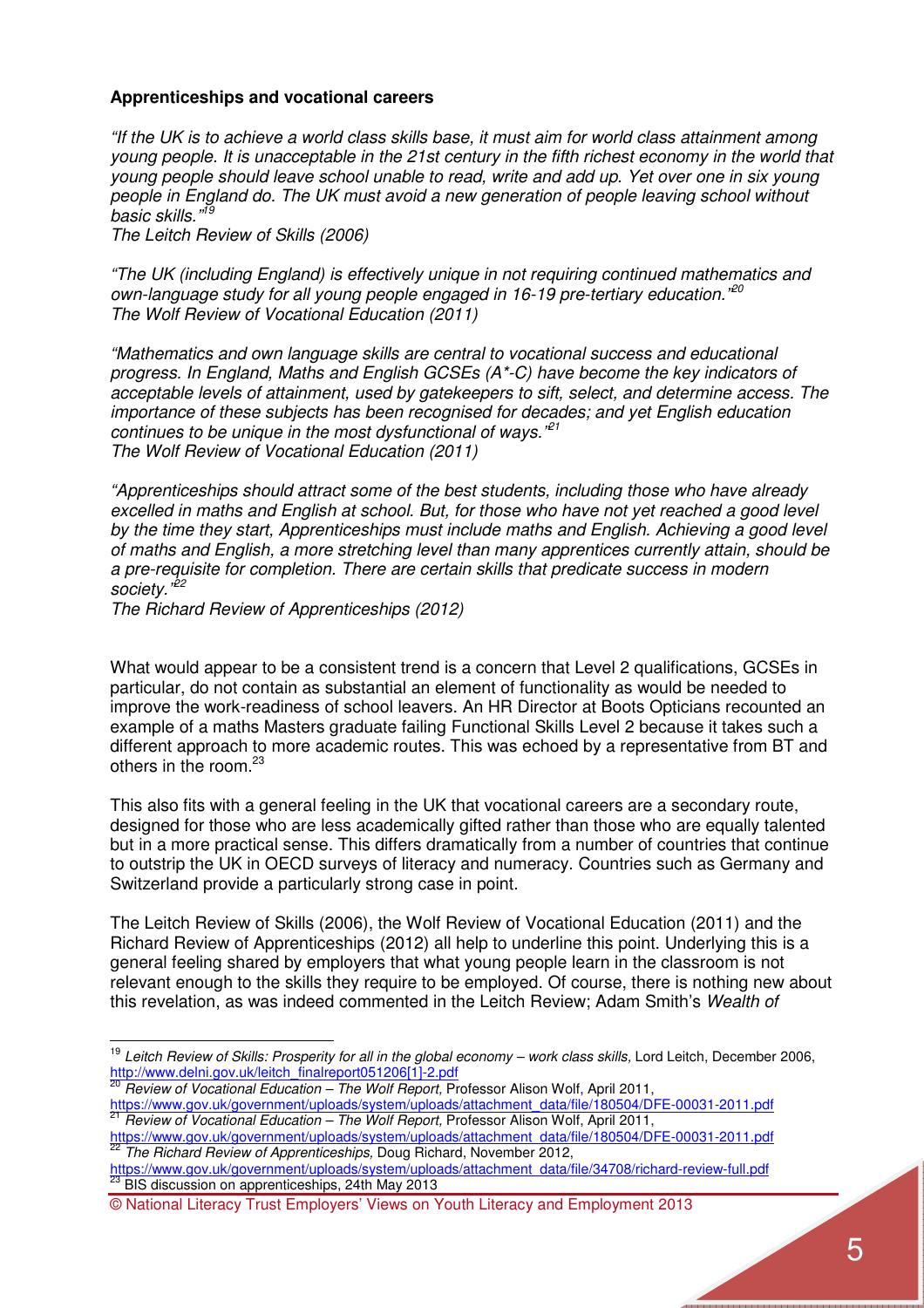*Nations* (1776) suggested that *"the greater part of what is taught in schools and universities…does not seem to be the proper preparation for that business."<sup>24</sup>* All three recent reports underline the difficulties of the current qualification system, particularly in terms of vocational qualifications, with such a wide range on offer (181 apprenticeship frameworks available in England, with a further 100 under development; 11,775 "live" – i.e. eligible for public funding – vocational qualifications in August 2012<sup>25</sup>). Employers no longer know the value of most vocational qualifications, which devalues the currency of all of them – and, in turn, of apprenticeships – leaving GCSEs as the one remaining Level 2 "gold standard".

Doug Richard's review recommends phasing in compulsory completion of Level 2 English and mathematics as a pre-requisite for achieving an apprenticeship qualification. Employers attending the discussion on this aspect of the review at the Department for Business, Industry and Skills (24 May 2013) without exception felt this to be too heavy a burden on business. They were concerned they would need to recruit differently i.e. to ensure that apprentices would be able to pass the qualifications or already held them, and that potential talent might be lost. They were concerned that the timescale of an apprenticeship might be too short to achieve this, that the responsibility to get apprentices to this standard was that of the education system not theirs and that, ultimately, the time and financial cost to business would be too great to sustain this. Having said that, the aspiration of continuing the education of young people after completion of school or college to enable them to obtain a reasonable standard of literacy and numeracy, cannot be other than positive in raising the skills of young people and the UK's workforce as a whole. As the Leitch review made plain, this is particularly relevant bearing in mind that the UK came 17th (out of 30 OECD countries) in terms of low skills, 20th in terms of intermediate and 11th in high skills. While the UK's skills base has improved over recent years, the proportion of people with low or no qualifications is more than double that in Sweden, Japan and Canada.<sup>26</sup>

### **School leavers versus existing employees**

To return more directly to the subject of literacy, it is also worth looking at employers' satisfaction levels with school leavers compared with existing employees. CBI's *Education and Skills Survey* in 2012 shows that 56% of employers reported problems with literacy or the use of English among existing employees; of the 58% providing remedial training of some sort, 15% falls into the category of literacy. It appears there is little concentration on or incentivisation to improve the literacy levels of adults; introducing methodologies to get around a lack of literacy skills in the workplace is often a more commonly sought approach. As Professor Wolf's Review of Vocational Education highlighted $27$ , there are very few opportunities to take GCSEs after age19 and emphasis in recent years has been upon a wide range of qualifications with a less solid grounding than GCSEs. Whether it is the most appropriate methodology or not, qualifications (GCSEs as the gold standard at Level 2) remain the most easily recognised and therefore most highly sought (by employers and individuals) measure of achievement and ability (with a majority of employers using this as a measure within recruitment, particularly when deselecting candidates<sup>28</sup>). Therefore, post-19 arrangements need to be tackled as well as ensuring that school leavers have the requisite skills. As the Leitch Review pointed out, 70% of the 2020 workforce had already completed their compulsory education by 2006.

l

<sup>27</sup> *Review of Vocational Education – The Wolf Report,* Professor Alison Wolf, March 2011,

https://www.gov.uk/government/uploads/system/uploads/attachment\_data/file/180504/DFE-00031-2011.pdf <sup>28</sup> *Employers are from Mars, Young People are from Venus: Addressing the Young People/Jobs Mismatch,* Katerina Rüdiger, Chartered Institute of Professional Development, April 2013, http://www.cipd.co.uk/binaries/MarsVenus%20FINAL%2030%2004%2013.pdf

© National Literacy Trust Employers' Views on Youth Literacy and Employment 2013

<sup>&</sup>lt;sup>24</sup> Leitch Review of Skills: Prosperity for all in the global economy – work class skills, Lord Leitch, December 2006, http://www.delni.gov.uk/leitch\_finalreport051206[1]-2.pdf

<sup>25</sup> *The Richard Review of Apprenticeships,* Doug Richard, November 2012,

https://www.gov.uk/government/uploads/system/uploads/attachment\_data/file/34708/richard-review-full.pdf <sup>26</sup> *Leitch Review of Skills: Prosperity for all in the global economy – work class skills,* Lord Leitch, December 2006, http://www.delni.gov.uk/leitch\_finalreport051206[1]-2.pdf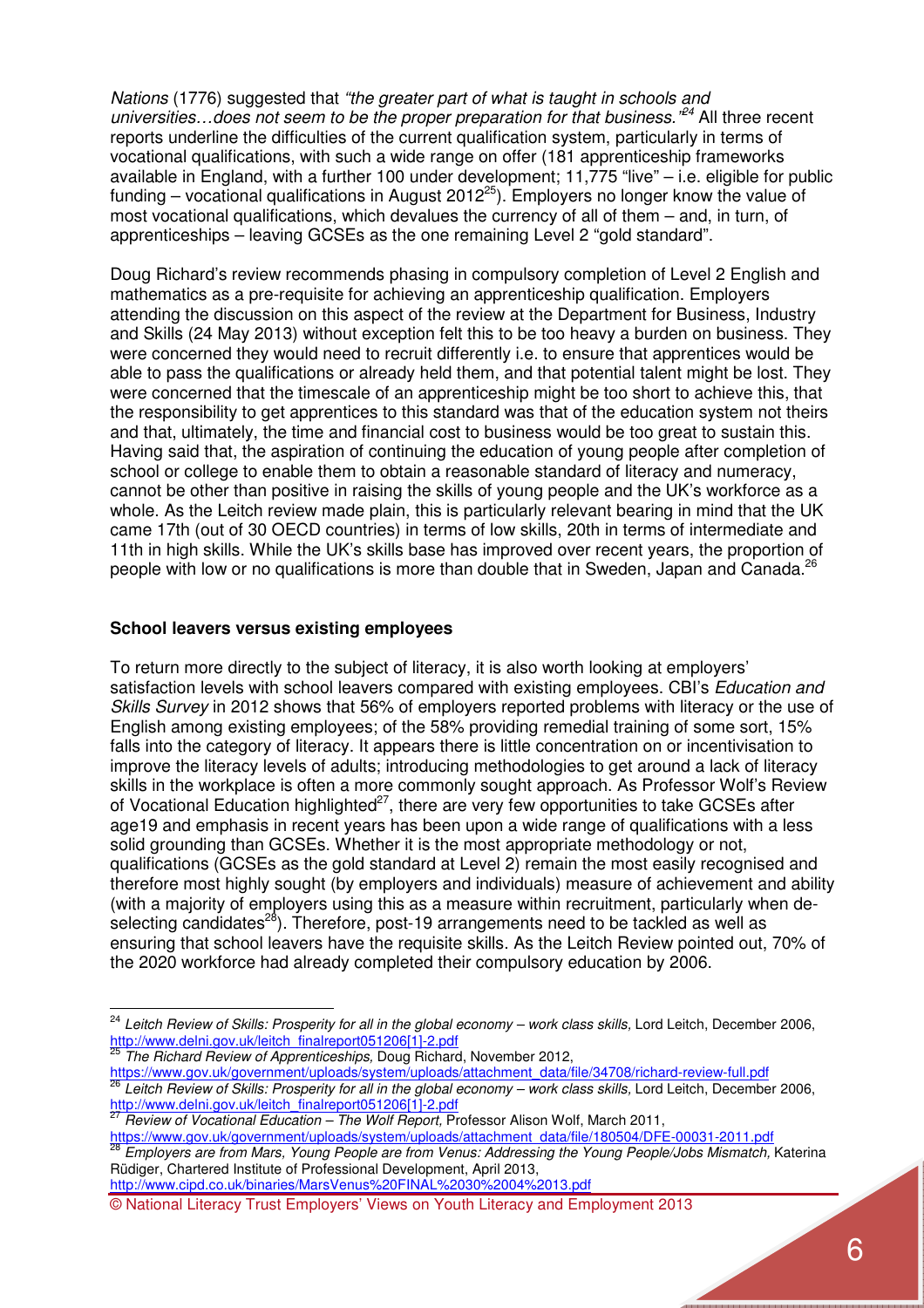Interestingly, UKCES data indicates that employers who take on young people plan training more frequently than those who do not recruit young people (84% against 78%) which indicates that employers who take on young recruits accept that training is a prerequisite in many cases.<sup>29</sup>

# **Technology**

l

Although there is concern about general levels of spelling, punctuation and grammar, there was not a strong view on an overt link to the increased use of technology from the people spoken with for this review. Some employers are reverting to handwritten applications to test the standard of applicants' English more accurately (and because the standard of handwriting is deemed as important); there are still fears that people other than the applicants themselves fill in the forms.

There was infrequent mention of the use of "text speak" as an issue<sup>30</sup> but much more frequent reference to young people not having a grasp of what it is appropriate or inappropriate in business communication<sup>31</sup>. While there are clearly legitimate concerns that young people do not always have the relevant skills to construct a formal business letter or email, some respondents felt that some of the skills sought were out-of-step with the way in which businesses operate today – a trend which is only likely to increase in the future. Therefore there is, arguably, a simultaneous issue of the expectations of senior (and, by implication, older) representatives in a company, who may look for skills based on what they themselves had had to learn before entering the workplace. These expectations may lead them to ignore the level of IT and other skills which many young people possess, or to judge school leavers based on skills that are no longer essential.

Technology provides another important dimension to this discussion, however, and that is the diminishing requirement for low-skilled jobs. Predicted labour market trends to 2020 see the growth of high-skilled managerial roles, expected to increase from 42% to 46% of the market (2 million extra jobs), with a continuing significant decline in skilled and semi-skilled manual jobs (400,000 of which are estimated to be lost in the same period). Similarly, administrative and secretarial roles are also set to decline by 400,000 as technology continues to replace their function. The caring and service sectors are the only areas seeing growth in lower skilled positions<sup>32</sup>. This trend will, of course, have the biggest impact on those who fall into the lowskilled sector, which by implication includes those with low levels of literacy. While we cannot, with any confidence, state that the number or proportion of school leavers with a low level of literacy is getting worse (and indicators point to the reverse), these statistics demonstrate that the situation for those with low levels of literacy in terms of employability is becoming more difficult and will only continue to do so. Therefore, even *if* schools are improving in terms of equipping young people with the literacy skills they need to be employed, there is an urgent need to do more to reach those who are still leaving school with inadequate literacy skills because their chance of employment is becoming ever-more remote. Set against the backdrop of considerable unemployment (20.5%) among 18 to 24-year-olds, this worrying trend only takes on greater significance.

<sup>&</sup>lt;sup>29</sup> UK Commission's Employer Perspectives Survey 2012, Shury, J., Vivian, D., Gore, K., Huckle, C. and Belt, V., *http://www.ukces.org.uk/assets/ukces/docs/publications/evidence-report-64-ukces-employer-perspectives-survey-2012-full-report.pdf*

 $30$  Although a Fairbridge Functional Skills tutor mentioned it was something she came across with a reasonable number of her mentees.

 $31$  A former HR Director at the London HQ of an international investment bank mentioned that senior partners frequently complained about the standard of English used by bright and highly-qualified new recruits. She felt it was perhaps more to do with a mismatch in expectations in today's marketplace rather than definitely an inadequacy on

<sup>©</sup> National Literacy Trust Employers' Views on Youth Literacy and Employment 2013 the part of the new recruits. <sup>32</sup> *Working Futures 2010-2020,* Evidence Report 41, Revised August 2012, UK Commission for Employment and Skills, http://www.ukces.org.uk/assets/ukces/docs/publications/evidence-report-41-working-futures-2010-2020.pdf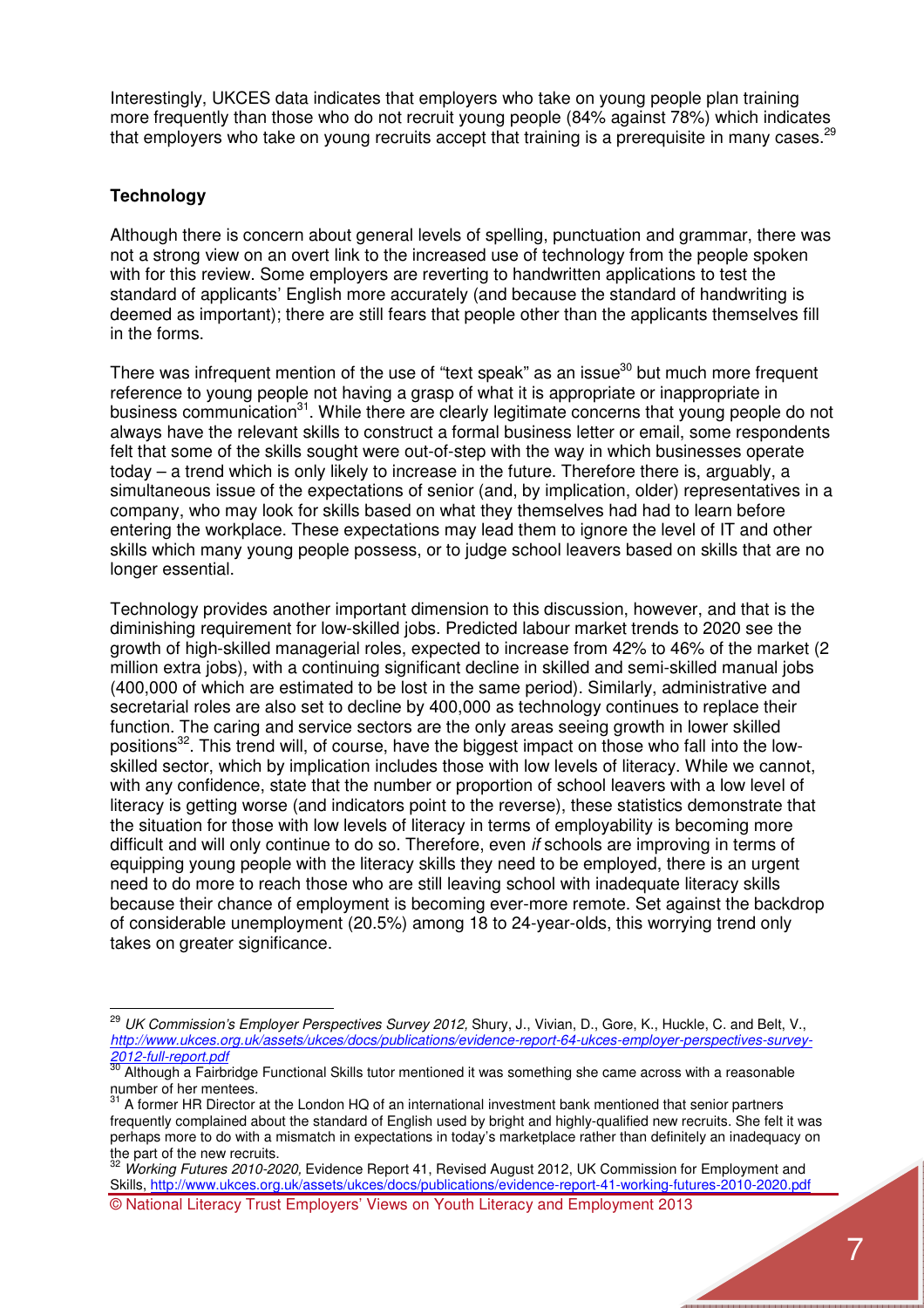In addition, the career aspirations of young people are shown to have very little in common with projected labour market demands for 2010-2020, which decreases the likelihood of a smooth transition from school to work.<sup>33</sup>

## **Summary**

l

There are other areas of investigation which did not directly fall into the remit of this paper but were mentioned by employers and agencies as areas of interest – namely, the importance of early intervention, especially in relation to mitigating the effects of deprivation; the role of parental responsibility in terms of providing a strong home learning environment<sup>34</sup>; and whether assessment methods lag behind both in terms of what children are learning and the way in which they are doing so, and also in relation to what employers are looking for from their employees of the future.

It is clear that employers require a basic level of literacy from all employees, and also that they remain unsatisfied with the general levels of literacy possessed by school leavers (although this is equally true of existing employees). Employers find that young people possess inadequate skills in spelling, punctuation and grammar, the ability to research, redact and communicate information, the ability to produce appropriate business correspondence, and communication in general. It is obvious that an individual cannot possess good employability skills without an adequate level of literacy.

Reading and writing remain the priority areas of assessment within the curriculum, but employers argue that speaking and listening are just as important for a large number of businesses. Speaking and listening also contribute significantly to what are defined more broadly as employability skills. While this area remains outside the assessment process, it is difficult to see how progress can be measured and perhaps even achieved.

While employers are generally willing to support off-the-job training, including remedial training in literacy and numeracy, many do not see it as their responsibility to deliver training or to ensure their employees reach an adequate standard. For example, at the BIS session the unanimous view of the employers present was to reject the recommendation of the Richard Review to phase in compulsory Level 2 qualifications to complete an apprenticeship. If the education system has not been able to provide a young person with Level 2 qualifications by the age of 16, why should employers be expected to fill the gap – particularly when employers are unclear of the value of qualifications and believe that an apprentice can be proficient in their role without the qualification? This is felt even more keenly by small businesses, which have fewer resources to invest in training. The Federation of Small Businesses has recommended: *"As soon as practical, functional skills should be removed as a core element of the apprenticeship. Business expects functional skills, such as numeracy and literacy, to be delivered in schools"*. 35 The FSB instead thinks that core literacy and numeracy skills should be an entry requirement to an apprenticeship, which would also raise public perception of the value of an apprenticeship. This may, in part, be indicative of evidence that suggests large companies value literacy and numeracy more highly than smaller companies (75% of large employers value good writing skills versus 68% of smaller businesses, according to the Council for Industry and Higher

© National Literacy Trust Employers' Views on Youth Literacy and Employment 2013 <sup>35</sup> *The Apprenticeship Journey,* Federation of Small Businesses 2012, http://www.fsb.org.uk/policy/assets/publications/fsb\_2012\_apprenticeships.pdf

<sup>33</sup> *Nothing in common: The career aspirations of young Britons mapped against projected labour market demand (2010-2020)*, UKCES, b-live, Education and Employers, March 2013, Mann, A., Massey D., Glover, P., Kashefpadkel, E., and Dawkins, J., http://micros.swindon-college.ac.uk/sites/micros.swindoncollege.ac.uk/files/nothing\_in\_common\_final.pdf

 $34$  Nina Mills of Balfour Beatty said she thought this was the biggest single factor – a child would be successful if their parents were sufficiently engaged, regardless of a school's inadequacies; without this home environment, she felt that schools no longer provided a safety net whereby a child could receive a good education without external support as, in her experience through classroom interaction, there is not enough focus on the basics, such as spelling, punctuation and grammar.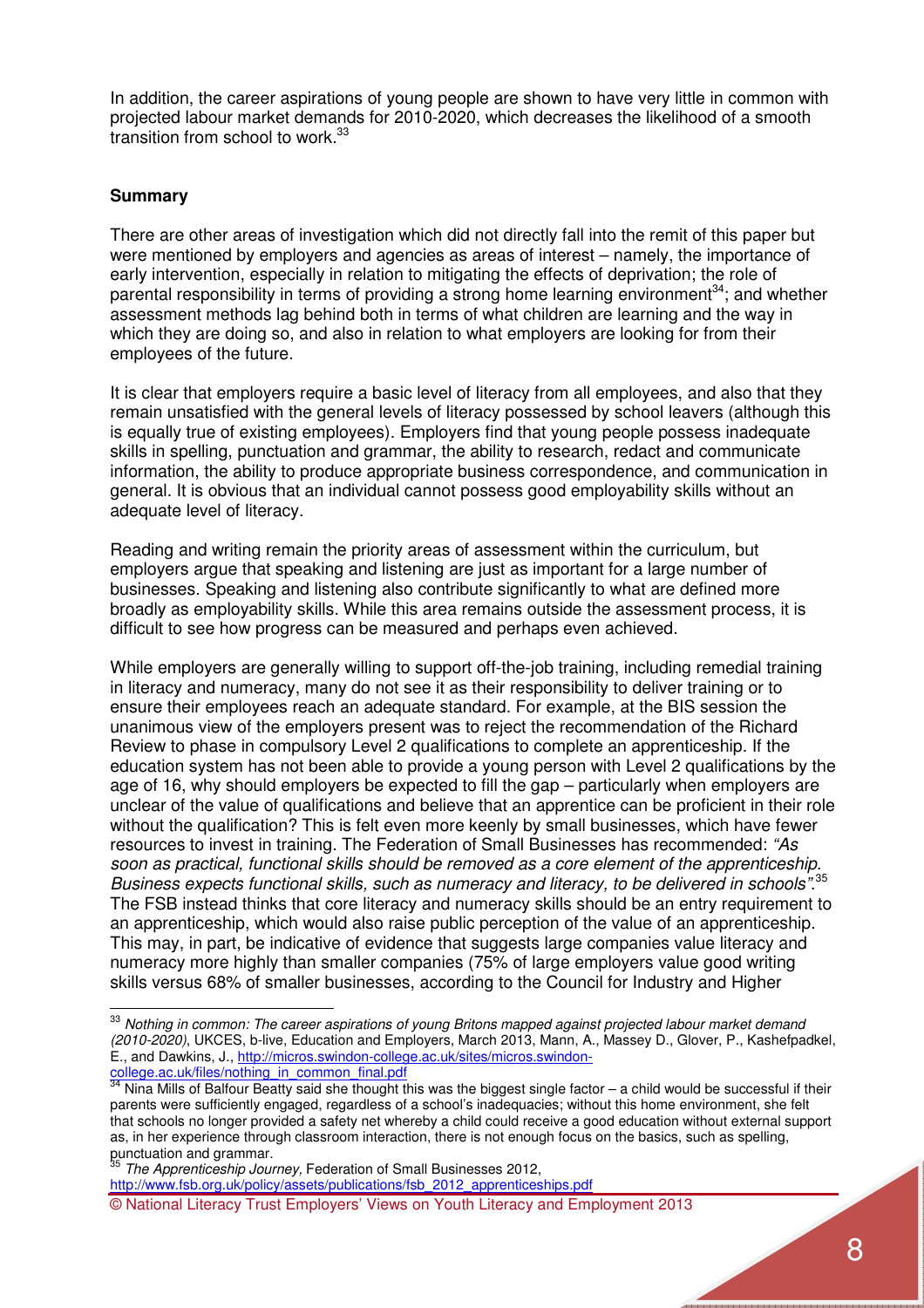Education's research<sup>36</sup>). Either way, there is evidently a gap between assessment requirements and employment requirements which is not at present addressed.

Evidence<sup>37</sup> shows that many businesses are content to be involved with supporting schools (CBI: 57% of employers have links with secondary schools; 39% have increased their links in 2011-12; 20% have links with primary schools) but that they do not always know how best to approach this or how to make the experience valuable for young people (26% of employers said this was a barrier to forging links with schools and colleges)<sup>38</sup>. However, with brokerage support such as that offered by BITC's Business Class programme, businesses often engage successfully. Research by Dr Anthony Mann indicates that children who have four or more interactions with business people and careers activities at school are five times less likely to fall into the NEET category (not in education, employment or training) upon leaving school and earn, on average, 16% more than their peers<sup>39</sup>. Similarly, business interaction in the classroom can help to produce a better understanding of the value and purpose of learning for children than a normal classroom situation, especially in terms of literacy and numeracy. Businesses appear happy to provide this support – and see an independent value to their own employees, as well as fulfilling a CSR function – but draw a clear line in terms of responsibility, or lack thereof, for delivering what the education system is failing to provide. Similarly, businesses feel that employability skills drop in and out of the conversation too much in terms of Government education policy; a more constant presence would ensure that policies concerning education and employability begin to align.<sup>40</sup>

What is abundantly clear is that literacy and numeracy skills are required for a young person to be employed (particularly to be employed with access to future higher earnings); what is less definitively clear is whether basic skills are the primary factor holding back young people, or whether a lack of experience, preparation and overall employability skills is a more significant factor. Regardless of the answer to this question, the evidence is substantial enough to conclude that while schools are equipping the majority of young people with the literacy skills they require to be employed, there remains a large minority who leave compulsory education without these skills.

<sup>37</sup> CBI Skills Survey 2012, BITC experience, anecdotal evidence (e.g. Balfour Beatty, Rolls-Royce)

http://www.educationandemployers.org/media/15069/its\_who\_you\_meet\_final\_26\_06\_12.pdf

<sup>40</sup> Anecdotal information from the BIS discussion on apprenticeships, 24 May 2013

 $\overline{a}$ 

<sup>36</sup> *Graduate Employability: What do employers think and want?*, The Council for Industry and Higher Education, Will Archer and Jess Davison, 2008, www.cihe.co.uk/wp-content/themes/cihe/document.php?file...pdf<br>37 CDL QL ill and SS Davison, 2008, www.cihe.co.uk/wp-content/themes/cihe/document.php?file...pdf

<sup>38</sup> *Learning to grow: what employers needs from education and skills*, CBI Education and Skills Survey 2012, http://www.cbi.org.uk/media/1514978/cbi\_education\_and\_skills\_survey\_2012.pdf

<sup>39</sup> *It's who you meet: Why employer contacts at school make a difference to the employment prospects of young adults (February 2012),* An article by Dr Anthony Mann, Director of Research and Policy, Education and Employers Taskforce,

<sup>©</sup> National Literacy Trust Employers' Views on Youth Literacy and Employment 2013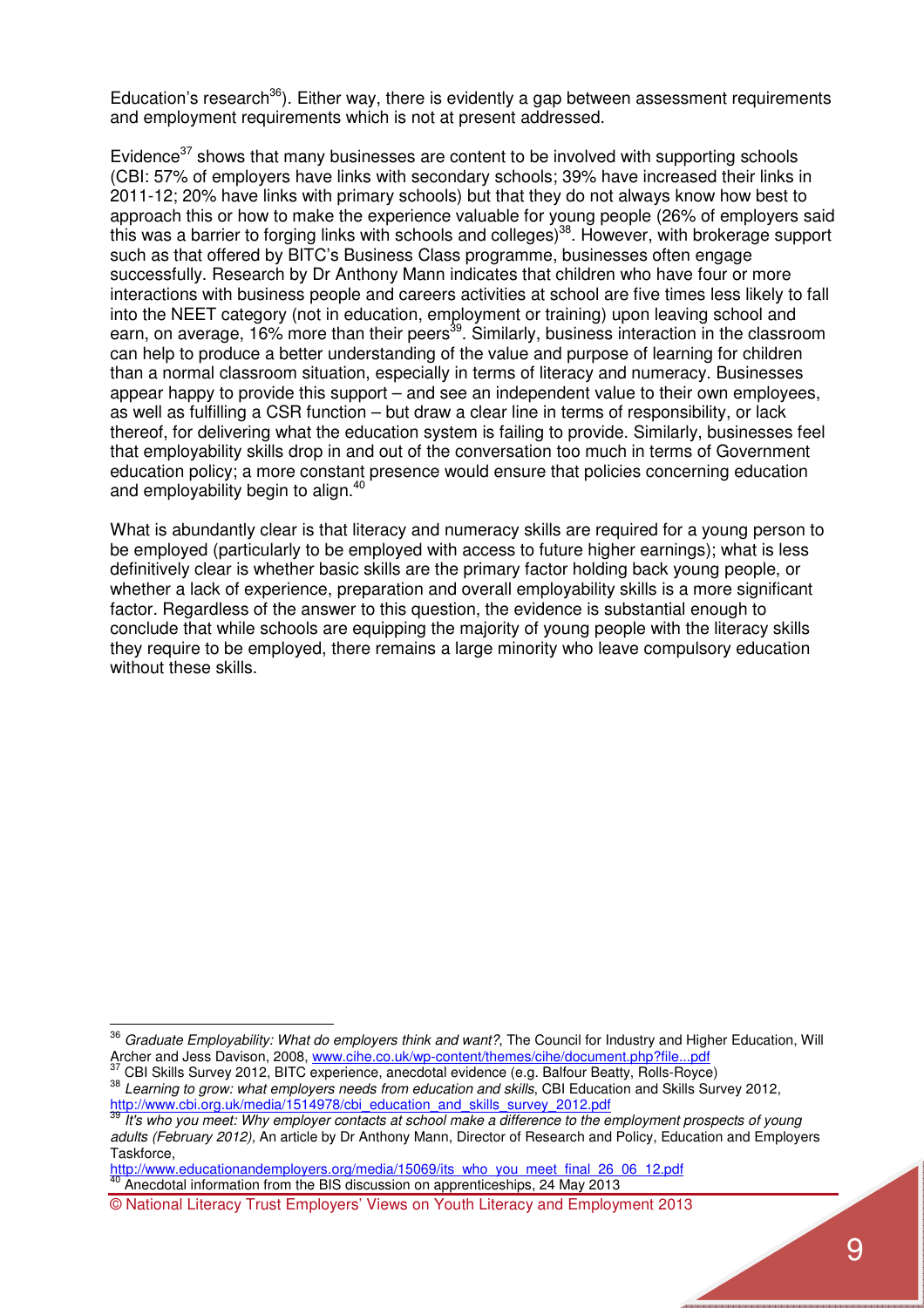# **Bibliography**

Ager, R., Bradshaw, J., Burge, R. and Wheater, R. (2010) *PISA 2009: Achievement of 15-yearolds in England* http://www.nfer.ac.uk/nfer/publications/NPDZ01/NPDZ01.pdf

All Party Parliamentary Group on Speech and Language Difficulties (2013) *The links between speech, language and communication needs and social disadvantage*, http://www.rcslt.org/governments/docs/all\_party\_parliamentary\_group\_on\_slcn\_inquiry\_report

Archer, W. and Davison, J. (2008) *Graduate Employability: What do employers think and want?*, The Council for Industry and Higher Education, http://www.cihe.co.uk

Belt, V., Gore, K., Huckle, C. Shury, J. and Vivian, D. (2012) *UK Commission's Employer Perspectives Survey*  http://www.ukces.org.uk/assets/ukces/docs/publications/evidence-report-64-ukces-employerperspectives-survey-2012-full-report.pdf

CBI (2012) *First steps: A new approach to schools,* http://www.cbi.org.uk/media/1845483/cbi\_education\_report\_191112.pdf

CBI Education and Skills Survey (2012) *Learning to grow: what employers needs from education and skills*, http://www.cbi.org.uk/media/1514978/cbi\_education\_and\_skills\_survey\_2012.pdf

CBI Education and Skills Survey (2011) *Building for growth: business priorities for education and skills,* http://www.cbi.org.uk/media/1051530/cbi\_\_edi\_education\_\_\_skills\_survey\_2011.pdf

CBI (2006) *Working on the Three Rs: Employers Priorities for Functional Skills in Maths and English*

Chartered Institute of Personnel and Development (2012) *Learning to Work: Survey Report,*  http://www.cipd.co.uk/binaries/5936%20Learning%20to%20Work%20survey%20report%20(WE B).pdf

Chartered Institute of Personnel and Development, with Hays (2012) *Resourcing and Talent Planning,* http://www.cipd.co.uk/binaries/5874%20RTP%20SR%20(WEB).pdf

Clark, C. and Dugdale, G. (2008) *Literacy Changes Lives: An advocacy resource,* National Literacy Trust, http://www.literacytrust.org.uk/assets/0000/0401/Literacy\_changes\_lives\_2008.pdf

Davies, B., Gore, K. Shury, J., Vivian, D., Winterbotham, M. and Constable S. (2012) *UK Commission's Employer Skills Survey 2011: UK Results,* Evidence Report 45, http://www.ukces.org.uk/assets/ukces/docs/publications/ukces-employer-skills-survey-11.pdf

deCoulon, A., Marcenaro-Gutierrez, O. and Vignoles, A. (2007) *The value of basic skills in the British labour market*. London: Centre for Economics of Education.

Department for Education, http://www.education.gov.uk/inyourarea/results/nat\_921\_gors\_3.shtml

Department for Education/Department for Business, Innovation and Skills (2013) *The Future of Apprenticeships in England: Next Steps from the Richard Review* https://www.gov.uk/government/uploads/system/uploads/attachment\_data/file/190632/bis-13-577-the-future-of-apprenticeships-in-england-next-steps-from-the-richard-review.pdf

© National Literacy Trust Employers' Views on Youth Literacy and Employment 2013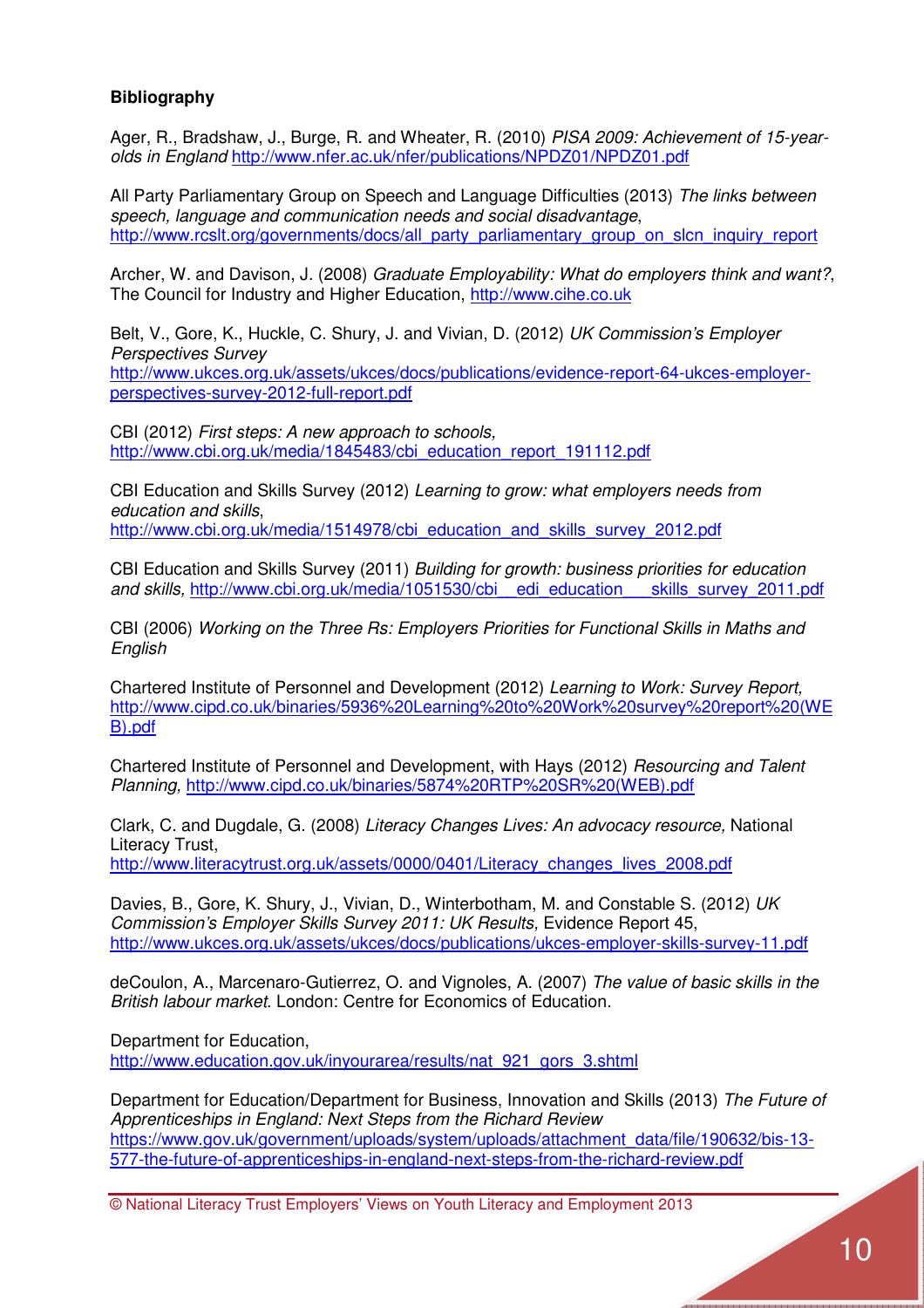Federation of Small Businesses (2012) *The Apprenticeship Journey,*  http://www.fsb.org.uk/policy/assets/publications/fsb\_2012\_apprenticeships.pdf

Hudson, C., Price, D. and Gross, G. (2009) *The long term costs of literacy difficulties, 2nd edition,* Every Child a Chance Trust/KPMG http://www.kpmg.com/UK/en/IssuesAndInsights/ArticlesPublications/Documents/PDF/What%20 We%20Do/ecc-long\_term\_costs\_of\_literacy\_report\_2nd\_edition.pdf

Layard, R., McIntosh, S. and Vignoles, A. (2002). *Britain's Record on Skills*. CEE, Discussion Paper 23.

Leitch (2006) *Lord Leitch Review of Skills: Prosperity for all in the global economy – work class skills,* http://www.delni.gov.uk/leitch\_finalreport051206[1]-2.pdf

Mann, Dr. Anthony (2012) *It's who you meet: Why employer contacts at school make a difference to the employment prospects of young adults,* Education and Employers Taskforce http://www.educationandemployers.org/media/15069/its\_who\_you\_meet\_final\_26\_06\_12.pdf

Mann, A., Massey D., Glover, P., Kashefpadkel, E. and Dawkins, J. (2013) *Nothing in common: The career aspirations of young Britons mapped against projected labour market demand (2010-2020)*, UKCES, b-live, Education and Employers http://micros.swindoncollege.ac.uk/sites/micros.swindon-college.ac.uk/files/nothing\_in\_common\_final.pdf Ī

Marmot, Professor Sir Michael (2011) *Fair Society, Health Lives: The Marmot Review – Strategic Review of Health Inequalities in England post-2010,* http://www.instituteofhealthequity.org/projects/fair-society-healthy-lives-the-marmot-review/fairsociety-healthy-lives-full-report

McIntosh, S. and Vignoles, A., (2000).*Measuring and Assessing the Impact of Basic Skills on Labour Market Outcomes*. CEE Discussion Paper 03.

National Literacy Trust (2009) *Manifesto for Literacy*, YouGov Poll at Appendix 2, http://www.literacytrust.org.uk/assets/0000/2584/manifestoforliteracyfullversion.pdf

Organisation for Economic Co-operation and Development (2010) *The high cost of low educational performance: the long-run economic impact of improving PISA outcomes,*  http://www.oecd.org/pisa/pisaproducts/pisa2006/44417824.pdf

Richard, Doug (2012) *The Richard Review of Apprenticeships,*  https://www.gov.uk/government/uploads/system/uploads/attachment\_data/file/34708/richardreview-full.pdf

Rüdiger, Katerina (2012) *Engaging Employers in Tackling Youth Unemployment,* CIPD Discussion Paper,

http://www.cipd.co.uk/binaries/5835%20Learning%20to%20work%20(WEB).pdf

Rüdiger, Katerina (2013) *Employers are from Mars, Young People are from Venus: Addressing the Young People/Jobs Mismatch*, Chartered Institute of Professional Development, http://www.cipd.co.uk/binaries/MarsVenus%20FINAL%2030%2004%2013.pdf

UK Commission for Employment and Skills (revised 2012) *Working Futures 2010-2020,*  Evidence Report 41 http://www.ukces.org.uk/assets/ukces/docs/publications/evidence-report-41-working-futures-2010-2020.pdf

UK Commission for Employment and Skills (2012) *The Youth Employment Challenge,*  http://www.ukces.org.uk/assets/ukces/docs/publications/the-youth-employment-challenge.pdf

© National Literacy Trust Employers' Views on Youth Literacy and Employment 2013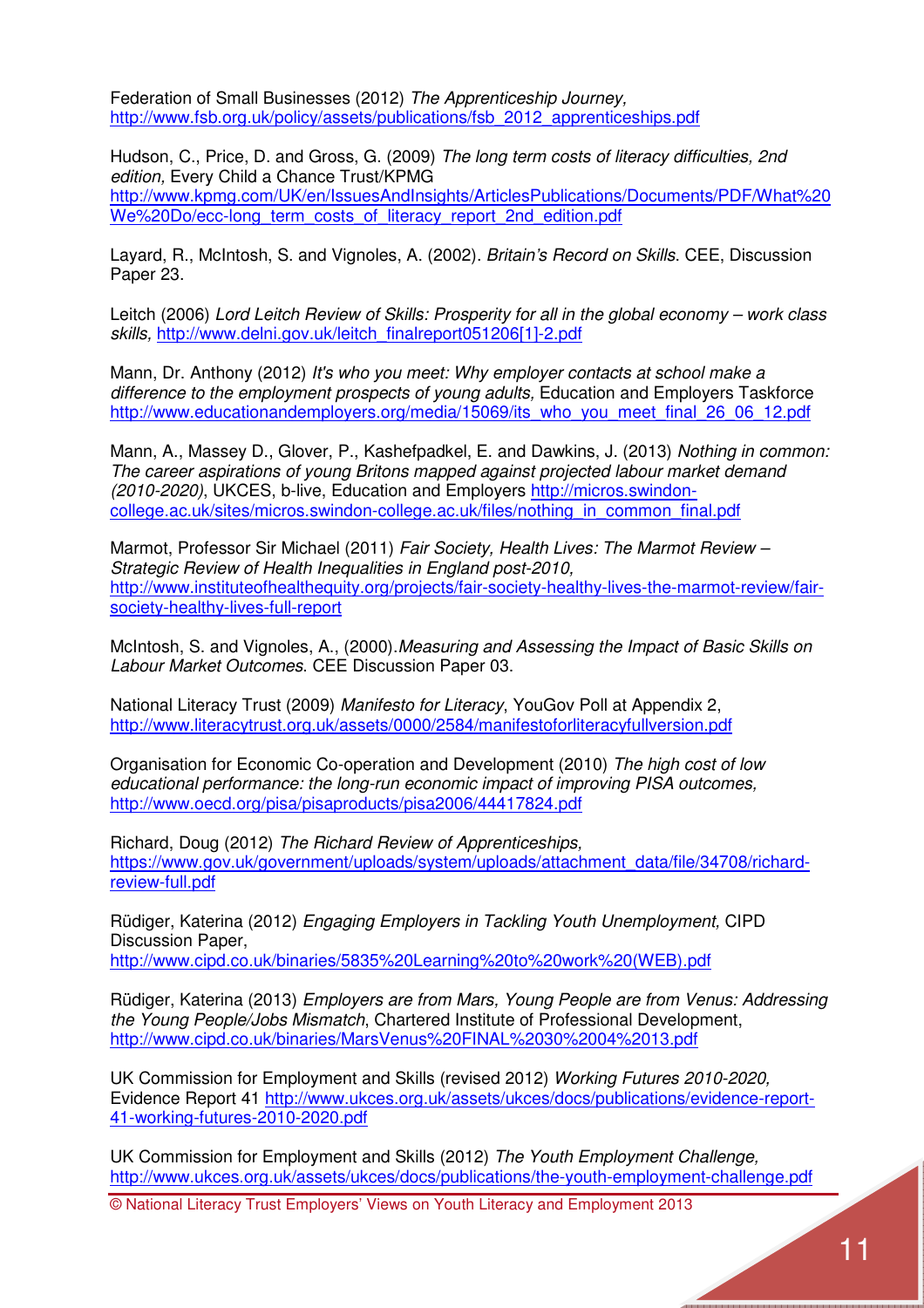Wolf, Professor Alison (2011) *Review of Vocational Education – The Wolf Report* https://www.gov.uk/government/uploads/system/uploads/attachment\_data/file/180504/DFE-00031-2011.pdf

### **Conversations**

Janet Cooper, Early Language and Communication Programme Manager, Stoke on Trent City Council and Team Leader for Community Paediatric Speech and Language Therapy, Staffordshire and Stoke on Trent Partnership NHS Trust, Stoke Speaks Out 20 May 2013

Nicola Swaney, Education Manager, Rolls-Royce 21 May 2013

Grace Breen, Policy Adviser (Education and Skills), CBI 24 May 2013

Nina Mills, Balfour Beatty 24 May 2013

Fiona Murray, ex-CBI 24 May 2013

BIS Session on Apprenticeships 23 May 2013

> Departmental Representation: Maria Wyard (DfE/BIS) Steve O'Neil (DfE) Catherine Paulson-Ellis (DfE/BIS) Benita Holmes (National Apprenticeship Service) Matthew Hancock MP (Minister for Skills) – for last 20 minutes

 Business Representation: Ann Biddle (Whitbread) Ian Ferguson (Metaswitch) Karen Saunders (Cooper and Taylor Hair and Beauty) Chris Starling (Virgin Media Ltd) Bob Soper-Dyer (BT) Caroline Harvey (Boots Opticians) Maria Williams (Barchester Health Care) Paul Middleton (Barchester Health Care) Diane Adam (Kwik-fit GB Ltd) Paul Binks (Kwik-fit GB Ltd) Mike Thompson (Barclays) Anneke Parsons (Barclays)

Prince's Trust Meeting 28 May 2013

> Emily Hodges, Senior Head of Qualifications and Training Gemma Mullan, Literacy, Language and Numeracy Manager Julia Carlin, Head of Skills and Accreditation